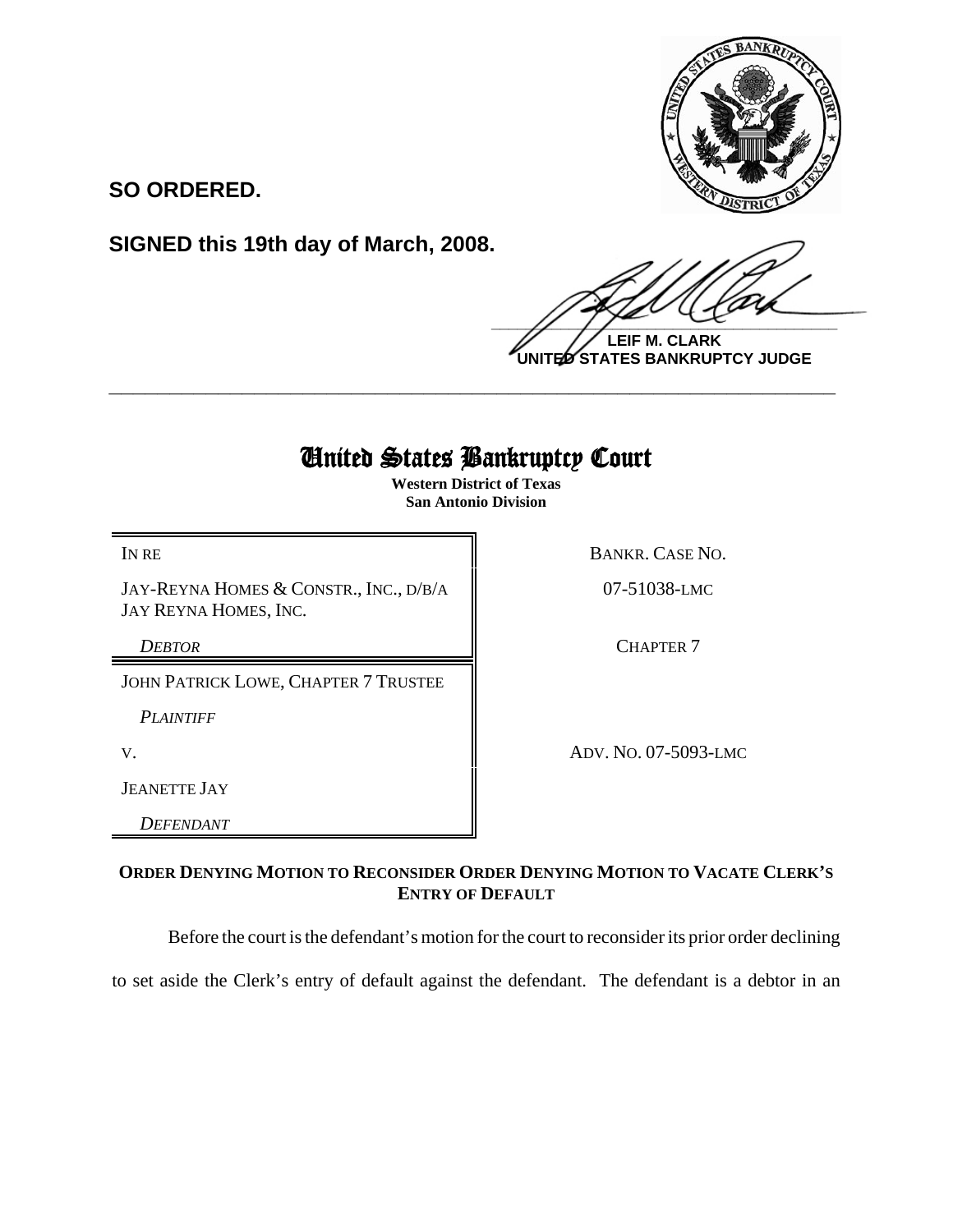unrelated bankruptcy case.<sup>1</sup> The plaintiff is the chapter 7 trustee in the related bankruptcy case.<sup>2</sup> The defendant commenced her bankruptcy case in the interim period between the commencement of this adversary proceeding and the deadline to file her answer. Due, at least in part, to some confusion about the effect of the intervening bankruptcy filing, the defendant failed to file her answer.<sup>3</sup> On prompting from the clerk of court, the plaintiff requested an entry of default, and the Clerk's Office entered default against the defendant. After the entry, the defendant finally filed an answer, over five months after service of summons. The defendant then asked this court to set that entry aside, based solely on a timing argument apparently derived from a misreading of section 108 of the Code. This court denied that request, explaining that the defendant's evident reliance on Section 108 was misplaced. Now before the court is the defendant's motion for the court to reconsider that order. For the reasons stated, reconsideration is denied.

## **Background**

At the time of the commencement of this adversary proceeding, the defendant was not herself in bankruptcy. However, some time after the plaintiff filed and served his complaint, and days before an answer was due, the defendant (in her individual capacity) commenced her own chapter 7 bankruptcy case. By virtue of the automatic stay in the defendant's individual case, this adversary proceeding was stayed. Several months later, the plaintiff trustee obtained relief from the automatic stay in the defendant's individual bankruptcy case, and the stay lifted to allow the plaintiff to

<sup>1</sup> Bankr. Case No. 07-52413-lmc.

 $2^2$  The debtor in the related bankruptcy case is a corporate entity controlled by the defendant. She and her husband did not file their individual bankruptcy case until months after the related bankruptcy case commenced.

 $3$  As discussed further below, the defendant believed that she had an additional 30 days to answer the complaint after the stay from her individual bankruptcy case lifted as to the plaintiff.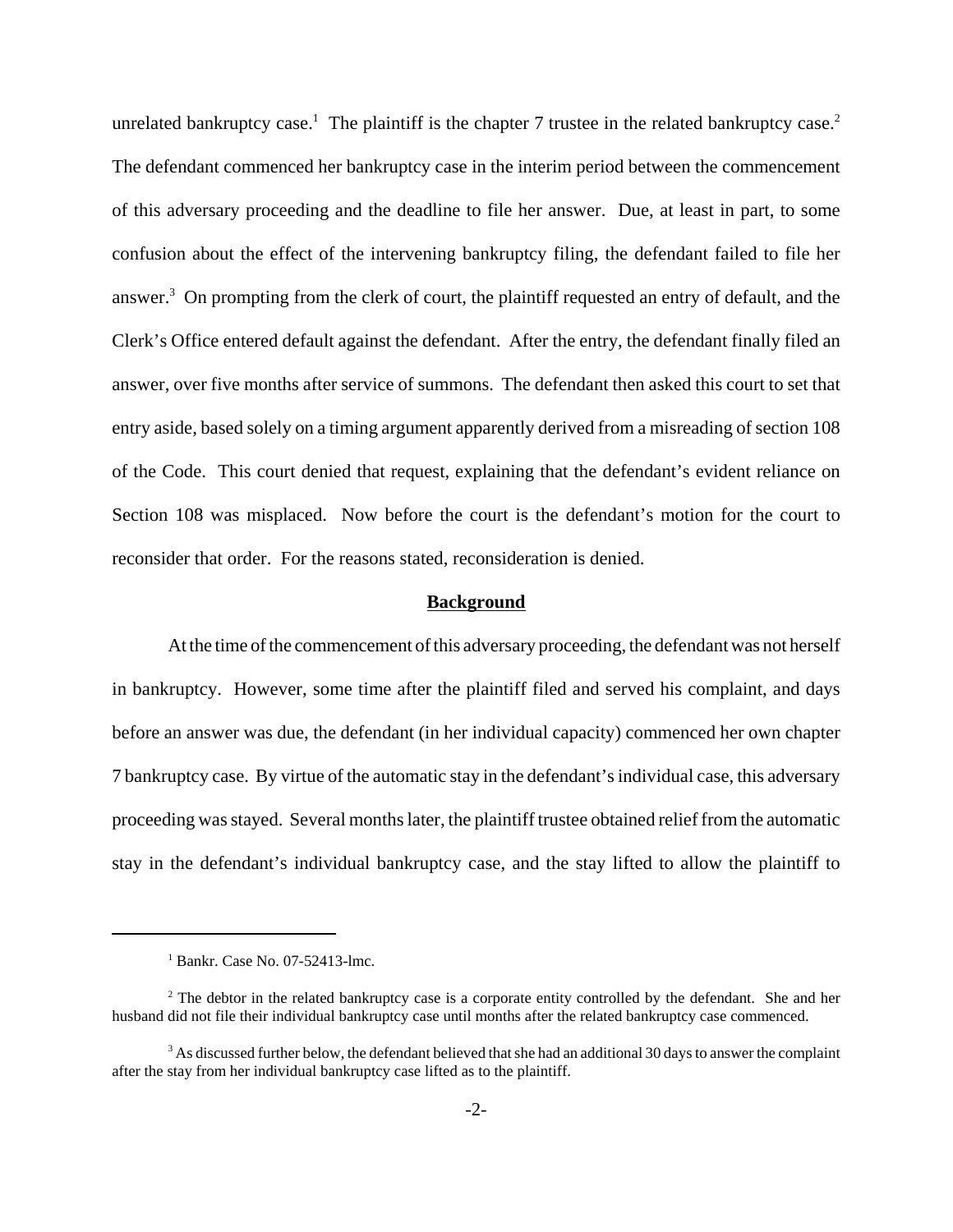continue this adversary proceeding.

There is a bit of confusion and contention about the effect of the order lifting the stay on the defendant's deadline to file her answer. The defendant contends that the order modifying the stay did not clarify when an answer would be due.<sup>4</sup> In all events, no answer was filed.<sup>5</sup> The plaintiff

 $5$  There is some legitimate confusion regarding when an answer was due on the facts of this case, though it was clearly due much earlier than defendant's proposed deadline or defendant's actual eventual answer. When the defendant filed her bankruptcy case, twenty-six of the 30 days allowed for filing an answer to this preference suit had already run. Only four days remained in which to file an answer. The preference action was, from the point of view of the defendant's bankruptcy case, stayed. The action was, again from that point of view, a claim against the estate (albeit an *in rem* claim). The party with standing to respond to the claim, then, was not the named defendant but the named defendant's trustee in bankruptcy (Helen Schwartz was the trustee appointed to the case). Ms. Schwartz filed a "no asset" report in the defendant's case on December 17, 2007, thereby abandoning any interest in the property that was the subject of the plaintiff's preference suit. As of that date, then, the defendant's bankruptcy estate had no further interest in this litigation: it did not count as claims adjudication because the action was brought solely as an *in rem* claim, and it did not involve property to be administered by the defendant's bankruptcy estate because it had been abandoned by virtue of the no asset report. Ms. Schwartz is well aware of the Mr. Lowe's pursuit of specific property alleged to be in the hands of the debtor defendant, but apparently has no interest in administering that property even if Mr. Lowe is fortunate enough to recover it. Only the automatic stay continued to prevent Mr. Lowe from pursuing his *in rem* claim against the debtor, and that impediment was removed when the court entered an order lifting the automatic stay as to this litigation on January 8, 2008.

The foregoing recitation of the procedural history is meant to underline this simple point: section 108(b) has no relevance to the deadline for the debtor defendant to file her answer. That section at best served only to toll the period of time within which *Helen Schwartz*, as *trustee*, could answer Mr. Lowe's preference suit (assuming she ever had a duty to answer at all, a matter that is in some doubt because, from Ms. Schwartz' point of view, the lawsuit was just another claim against the estate, and trustees do not normally concern themselves with filing answers to live lawsuits that constitute little more than claims against the estate). Section 108(b) does not serve to toll any limitations *vis-a-vis* the debtor herself in her individual capacity. Nor does any other subsection of section 108. By the same token, however, the debtor could not have had standing to respond to the lawsuit any earlier than December 17, 2007, the date the trustee effectively abandoned the property (by filing a no-asset report) that was the subject of this lawsuit.

Because section 108 had no application to the debtor, the debtor's argument that she had "an additional 30 days following the entry of the order lifting the automatic stay" did not (and does not) fly. When the bankruptcy was filed, she had four more days before the answer was due. Once Ms. Schwartz abandoned any interest in the property the subject of this preference suit, the debtor defendant once again had standing to respond to Mr. Lowe's lawsuit. A new

<sup>4</sup> She further contends that the plaintiff failed to send her attorney a form of the order prior to this court's entering that order, but that argument is clearly a red herring. For reasons more fully explained below, it is relevant *why* the defendant did not file a timely answer to the complaint, but the court is not persuaded by the defendant's reliance on the plaintiff to set a new deadline for answering the complaint. The defendant could have requested a new deadline on the record during the lift stay hearing or filed a pleading requesting an extension of time to file an answer. In any event, the Fifth Circuit has ruled that a party is not excused from taking action with respect to an order solely because it was not served with a copy of that order (whether by the court or by a party). *See Latham v. Wells Fargo Bank, N.A..,* 987 F.2d 1199, 1201-02 (5th Cir. 1993) (citing *Jones v. Estelle,* 693 F.2d 547, 549 (5th Cir. 1982), *cert. denied* 460 U.S. 1072, 103 S.Ct. 1528, 75 L.Ed.2d 950 (1983) (holding that parties have "a duty to inquire periodically into the status of their litigation" and that a parties failure to receive notice of an order did not excuse the party from complying with the deadlines set by applicable rules); *see also McKethan v. Tex. Farm Bureau,* 996 F.2d 734, 740 (5th Cir. 1993), *cert. denied* 510 U.S. 1046, 114 S.Ct. 694, 126 L.Ed.2d 661 (1994) ("Simply because counsel did not receive the reassignment order does not excuse his decision to assume, without notice from the court, that the setting had been changed.").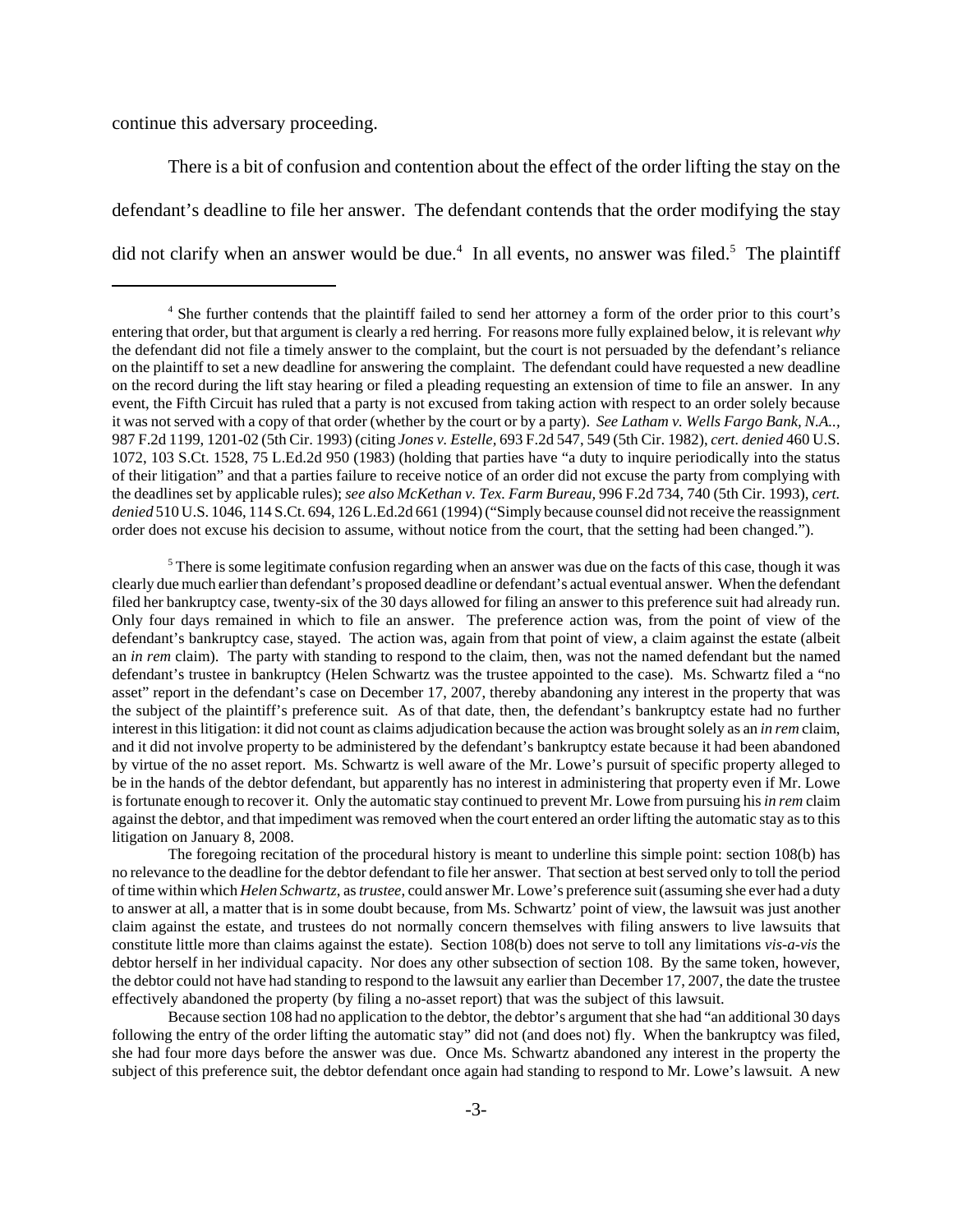requested an entry of default and moved for judgment by default. (Docs. Nos. 7, 8). The Clerk entered default against the defendant the next day on January 31, 2008. (Doc. #9). Only after the Clerk entered default — one day after, on February 1, 2008, to be precise — did the defendant finally file an answer to the plaintiff's complaint. (Doc. #10). On that same day, the defendant also responded to the plaintiff's motion for default judgment, (Doc. #11) and filed a Motion to Vacate Clerk's Entry of Default. (Doc. #12). The only ground asserted in her first motion as cause to set aside the entry of default was the contention that the time for filing an answer had not run because, according to the defendant, "[t]hirty days had not passed since the Order of January 8, 2008 (lifting the automatic stay) when an answer would have been due." Motion to Vacate Clerk's Entry of Default at  $\P$  5. This court denied the motion to vacate, ruling that the defendant had misread section 108 of the Bankruptcy Code. *See* Order Denying Defendant's Motion to Vacate Clark's Entry of Default (the "Order") (noting that section 108(b), which provides an extension of time to file pleadings in matters before the bankruptcy court, is a special provision which works only in favor of the trustee, not the debtor) (Doc. #15). The defendant asserted no other ground for setting aside

<sup>30</sup> day clock would not have started because section 108 does not toll deadlines running *against the debtor*. Thus, her answer would have been due December 21, 2007, four days after the property was no longer estate property. Even if she enjoyed the benefit of the automatic stay (a colorable argument), her answer would have been due four days after the stay was lifted on January 8, 2008. The clerk did not enter default against her until January 31, 2008. That default was entered only after the clerk's office prompted Mr. Lowe to seek a default (the clerk was monitoring the adversary proceeding but was not taking into account the defendant's own bankruptcy filing — and that was the right thing for the clerk to do, because the clerk is not supposed to practice law). Only after the default was entered did the defendant finally file an answer on February 1, 2008. One can only guess how long the defendant would have waited to file an answer had the clerk not prompted somebody to do something in this case.

Perhaps the debtor was confused over when an answer was due. In all candor, however, the court cannot see how any reasonable interpretation of the law could have given the defendant a new 30 day period after the entry of the order lifting stay. Even if section 108(b) provided assistance for the defendant, that section does not speak of a new 30 day period. In all events, the defendant took no steps to file an answer, to extend the time to file an answer, or even to ask the court to rule on when an answer would be due (a good time to have done that might have been at the hearing on the motion for relief from stay, which the defendant's attorney attended).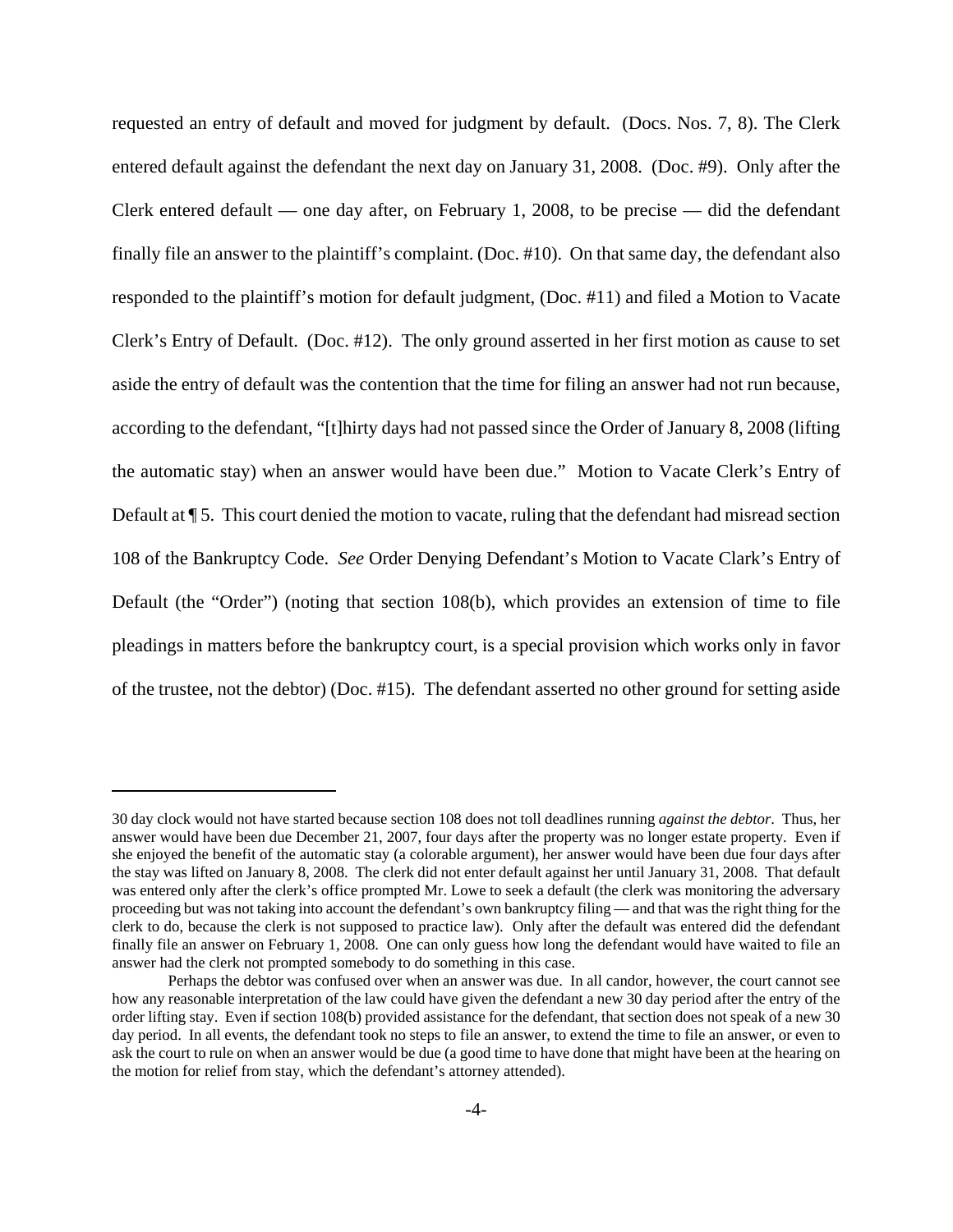the entry of default.<sup>6</sup> The defendant now files a Motion to Reconsider.<sup>7</sup> The Motion was filed within ten days of this court's prior Order,<sup>8</sup> and the court therefore will treat the Motion under the standards of Rule 59, made applicable to this proceeding by Bankruptcy Rule 9023. *See Abraham v. Aguilar (Matter of Aguilar),* 861 F.2d 873, 875 (5th Cir. 1989); *Stangel v. U.S. (In re Stangel),* 68 F.3d 857, 859 (5th Cir. 1995).

## **Discussion**

Rule 59 provides the means to seek reconsideration of a court's order or judgment. However, a movant may not normally raise arguments or evidence which *could have and should have* been presented to the court before the order was entered. *See Retired Chicago Police Ass'n v. City of Chicago,* 76 F.3d 856, 867 (7th Cir. 1996) (citing *Green v. Whiteco Indus., Inc.,* 17 F.3d 199, 202 n.5 (7th Cir. 1994)); *see also Rosenzweig v. Azurix Corp.,* 332 F.3d 854, 863-64 (5th Cir. 2003). Judge Richard Posner, writing for the Seventh Circuit, probably said it best: "It is not the purpose of allowing motions for reconsideration to enable a party to complete presenting his case after the court has ruled against him." *Frietsch v. Refco, Inc*., 56 F.3d 825, 828 (7th Cir. 1995) (Posner, J.). Judge Posner's comments notwithstanding, a court has complete discretion to amend its own orders to prevent a manifest error of law. *See Waltman v. Int'l Paper Co.,* 875 F.2d 468, 473 (5th Cir. 1989) (citing *Keene Corp. v. Int'l Fidelity Ins. Co.,* 561 F. Supp. 656, 665 (N.D. Ill. 1982),

<sup>&</sup>lt;sup>6</sup> Because the defendant's response to the motion for default judgment contained the same flawed argument and proffered no other ground to deny judgment by default, the court entered judgment in favor of the plaintiff. (Doc. #19).

<sup>7</sup> *See* Motion to Reconsider Order Denying Defendant's Motion to Vacate Clerk's Entry of Default or in the Alternative Motion for Enlargement of Time to File Answer, Nun Pro Tunc [sic] (the "Motion" or "Motion to Reconsider") (Doc. #17).

 $8$  The Order was entered on the docket on February 21, 2008. Ten days from that day would have been Sunday, March 2, 2008. The defendant filed the Motion on the following Monday, March 3, 2008. Because the tenth day after the Order fell on a Sunday, the defendant's Motion to Reconsider is timely for the purposes of Rule 59. *See* Fed. R. Bankr. P. 9006.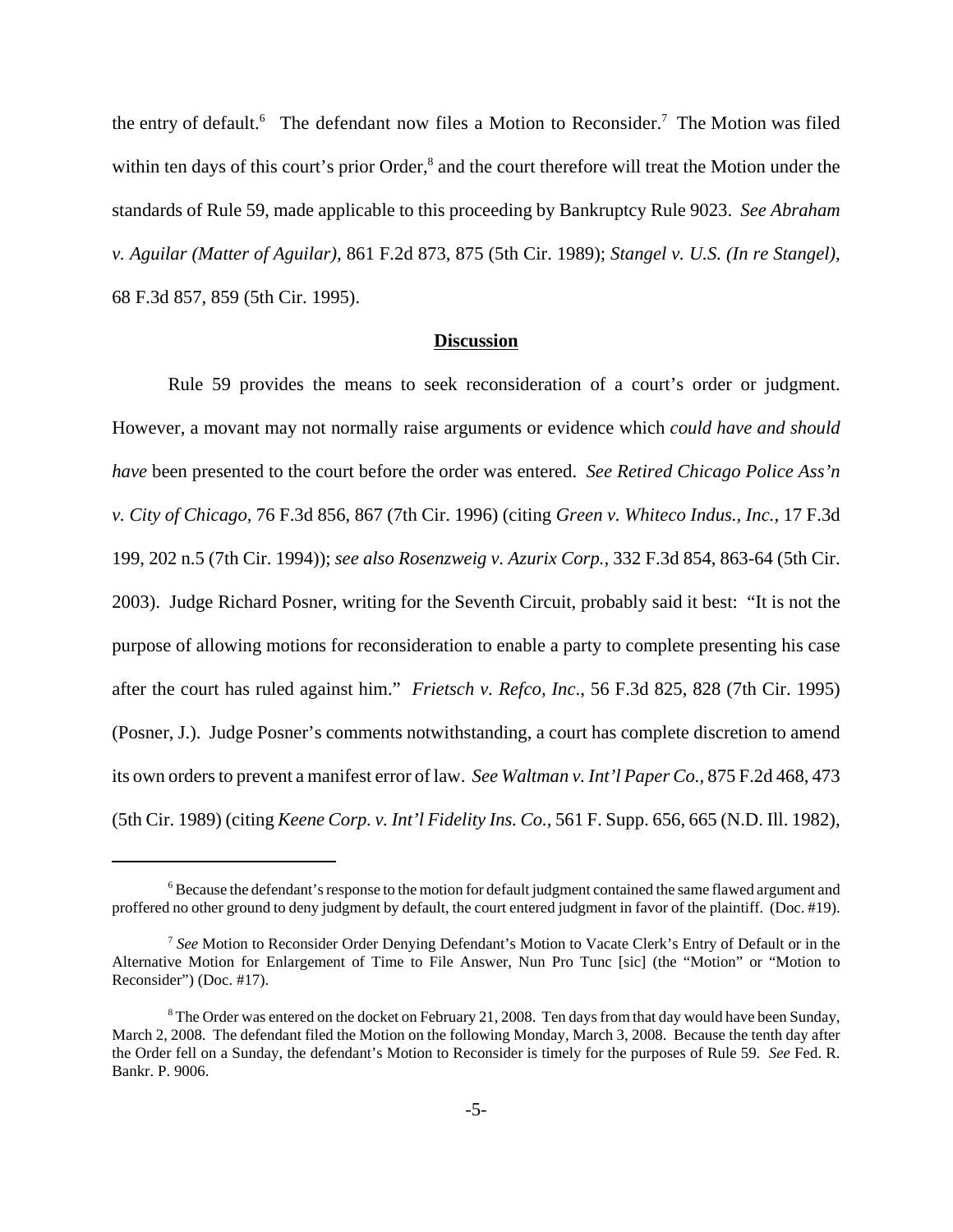*aff'd by* 735 F.2d 1367 (7th Cir. 1984)).

In the Motion to Reconsider, the defendant asks the court to reconsider its Order declining to set aside the entry of default. The only ground asserted in her initial motion to set aside the default was that she believed she had an additional 30 days from the order lifting the automatic stay to answer the plaintiff's complaint. In her Motion to Reconsider, the defendant re-urges the contention that her intervening bankruptcy case and automatic stay at least caused some confusion as to the new deadline to answer the complaint in this adversary proceeding. *See* Motion at ¶ 8. The defendant then notes that she filed an answer on February 1, 2008, one day after the Clerk's Entry of Default against her. *Id.* at ¶ 9. While it is unclear precisely what arguments the defendant is making in her Motion, it appears that she is at the least attempting to show good cause for setting aside an entry of default under Rule 55(c).<sup>9</sup> See id. at ¶ 16 (quoting *In re C. Lynch Builders, Inc.,* 2007 WL 2363029 at \*4 (Bankr. W.D. Tex. Aug. 15, 2007)).

The "good cause" argument could have been, but was not, raised in the defendant's initial motion. It is not the duty of a court to look beyond the language of a pleading to consider all possible arguments which a party might have made. The court does not represent the litigant. The defendant had the opportunity to show good cause for setting aside the entry of default in her initial motion. She should have raised Rule 55(c) at that time. Instead she relied solely on a flawed legal argument which the court rejected (and rejects again to the extent that it is raised again). Indeed, the argument raised in the original motion to set aside *also* did not cite to any authorities for its support. Now that she knows the court's ruling with respect to that argument, she now seeks by this

<sup>&</sup>lt;sup>9</sup> The motion never cites to Rule 55(c) as such. The only real clue that this might be the rule upon which the defendant is relying is in the defendant's block quotes from a decision of this court that happens to be discussing Rule 55(c). The pleading does recite the factors used by the Fifth Circuit in applying Rule 55(c), though without reference to the rule itself.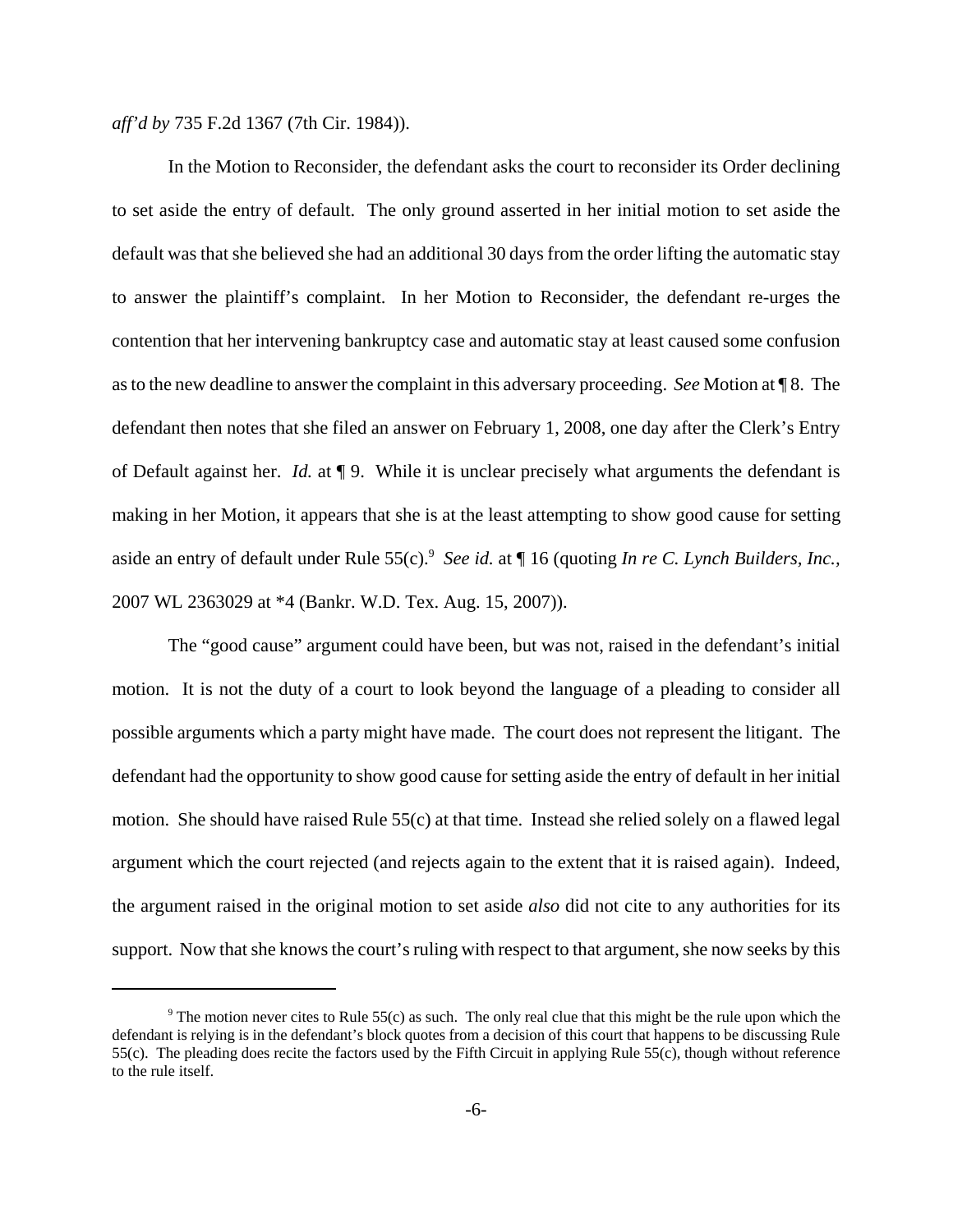new pleading a second bite at the apple to raise what is apparently a Rule 55(c) argument that should have been urged in the first motion.<sup>10</sup>

The court is within its discretion in overruling the Motion to Reconsider and allowing the entry of default to stand. Such a ruling is supported by both Rule 59 and by applicable case law. *See Frietsch v. Refco, Inc*., 56 F.3d 825, 828 (7th Cir. 1995) (Posner, J.). Further, the plaintiff would support such a decision because, from his point of view, it is both unfair and impracticable to expect the plaintiff to respond to arguments which were never truly urged by the defendant in the first place. The time to ring that bell was in the initial motion.

The court is well aware of the Fifth Circuit's general policy favoring decisions on the merits over default judgments based on a defendant's technical failure to follow timing rules. *See Lacy v. Sitel Corp.,* 227 F.3d 290, 292 (5th Cir. 2000) ("[F]ederal courts should not be agnostic with respect to the entry of default judgments, which are 'generally disfavored in the law' and thus 'should not be granted on the claim, without more, that the defendant had *failed to meet a procedural time requirement*.") (quoting *Mason & Hanger—Silas Mason Co. v. Metal Trades Council,* 726 F.2d 166, 168 (5th Cir. 1984)). But the Fifth Circuit is also supportive of the proposition that the time to urge such arguments is not generally on a motion to reconsider, after having failed to raise the obvious precedents the first time around. *See Turner v. Baylor Richardson Med. Center,* 476 F.3d 337, 344-45 (5th Cir. 2007) ("Because Turner did not raise the joint-employer theory of liability until her motion for new trial, the district court did not err in deeming it waived."); *see also Simon v. United States,* 891 F.2d 1154, 1159 (5th Cir. 1990) ("These [Rule 59(e)] motions cannot be used to raise

 $10$  The defendant's motion consists almost entirely of block quotes copied and pasted from a few opinions. While the court does not take issue with the use of block quotes, it would have been more helpful had the defendant provided some context for those quotes. Instead, the defendant selected three opinions, one of this court, discussing different legal standards and pasted several lines of each opinion as her purported "arguments and authorities."